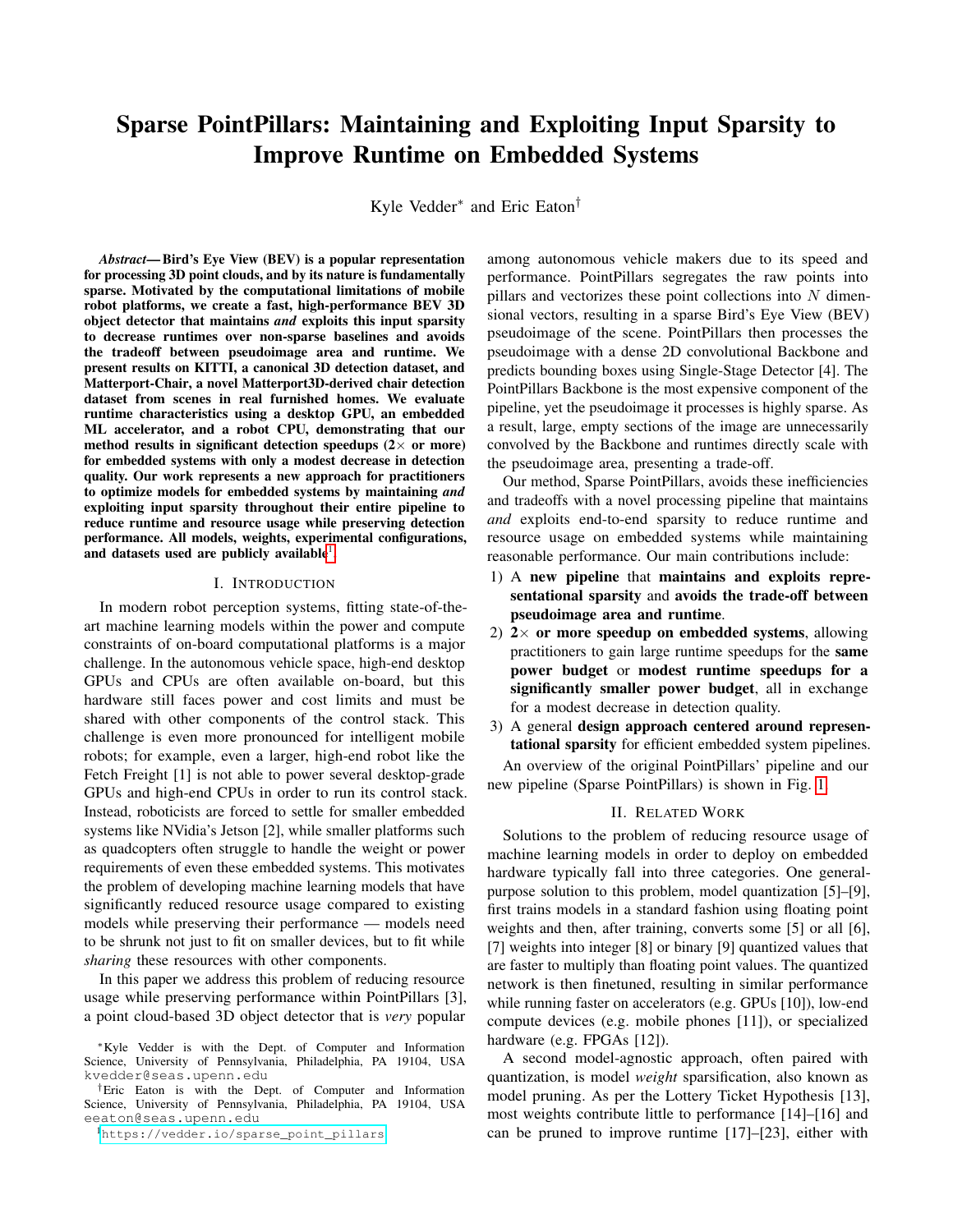<span id="page-1-0"></span>

Fig. 1: Overview of PointPillars' [3] pipeline and Sparse PointPillars' pipeline. Both use a shared pipeline which consumes a raw point cloud, pillarizes the scene (empty pillars are depicted in gray), *gather*s the non-empty pillars into a sparse COO matrix, and vectorizes the pillars. PointPillars' Pillar Feature Net then *scatter*s this sparse matrix into a dense matrix, passing this to its dense Backbone for processing. Sparse PointPillars' Pillar Feature Net preserves the sparse COO representation, passing this to our sparse Backbone. Both PointPillars and Sparse PointPillars use Single Stage Detector [4] to regress output bounding boxes. PointPillars spends the majority of its runtime running its dense Backbone; Sparse PointPillars reduces this runtime by maintaining and exploiting the natural sparsity of the COO matrix via its new Pillar Feature Net and Backbone.

regular structure to exploit hardware properties [18]–[20], or without structure [21]–[23], without much performance loss.

A third approach is to exploit data representations to reduce the computational burden, such as input representational sparsity. For example, a common approach for 3D object detection in point clouds is to voxelize the 3D space and perform 3D convolutions through a pipeline similar to 2D object detection [24]–[26]. 3D convolution of these voxels dominates network runtime [24], but the voxels tend to be highly sparse; point clouds from KITTI contain over  $100,000$ points, but when voxelized into 16cm cubes, over 95% are empty [3], [25]. This motivates sparsity-aware 3D convolutional methods such as SECOND [25], which performs sparse 3D convolutions to produce mathematically identical results with significantly less computation and runtime. SBNet [27], a BEV object detector, takes a spiritually similar approach by doing dense 2D convolutions only in coarsely masked regions of relevance to reduce the area convolved, decreasing runtime without a significant performance hit.

Our method, Sparse PointPillars, falls into this third category, using sparse matrix representations and multiple types of specialized 2D sparse convolutions to decrease runtime without a significant impact on performance. Importantly, our input sparsity-aware contributions are *orthogonal* to model quantization and weight sparsification, thus providing practitioners another useful tool in improving model runtime.

## III. MAINTAINING AND EXPLOITING END-TO-END SPARSITY WITHIN SPARSE POINTPILLARS

This section describes Sparse PointPillars's new processing pipeline. We then theoretically analyze (Section [IV\)](#page-2-0) and empirically validate (Section [V\)](#page-3-1) our modifications.

#### *A. New Pillar Feature Net*

PointPillars performs pillerization (Fig. [1\)](#page-1-0) via its Pillar Feature Net which *gather*s the non-zero entries of the full scene into a coordinate (COO) format sparse tensor [28] with a fixed number of pillars and a fixed number of points per pillar (set a priori), along with the coordinate location of each pillar. The Feature Net then vectorizes each pillar using a PointNet-like vectorizer [29]. In the original PointPillars' Feature Net, these resulting vectors are then *scatter*ed back into a standard dense tensor in the shape of the full scene.

In our modified Pillar Feature Net, we elide this *scatter* step, thus maintaining the sparse COO matrix format of the vectorized pillars. This significantly reduces GPU requirements by avoiding an additional allocation of a scene width  $\times$  scene height  $\times$  N matrix plus complex matrix masking to insert the appropriate values, *and* allows the Pillar Feature Net to emit a sparse pseudoimage output, enabling its further exploitation by our new Backbone.

#### *B. New Backbone*

The original PointPillars Backbone (Fig. [5a\)](#page-3-0) takes in the dense tensor format pseudoimage from the *scatter* step and processes it with a convolutional feature pyramid network [30] style Backbone. This Backbone emits a single large pseudoimage of half the width and height of the input pseudoimage, composed of intermediary pseudoimages from the three layers of the Backbone concatenated along the channel axis. Due to the heavy use of standard  $3 \times 3$  stride-1 convolutions throughout the Backbone, there is significant smearing of non-zero entries across the pseudoimage; Fig. [2](#page-2-1) visualizes this for an input from the KITTI dataset: Fig. [2a](#page-2-1) shows the input pseudoimage, and Figs. [2b–2d](#page-2-1) show the smearing of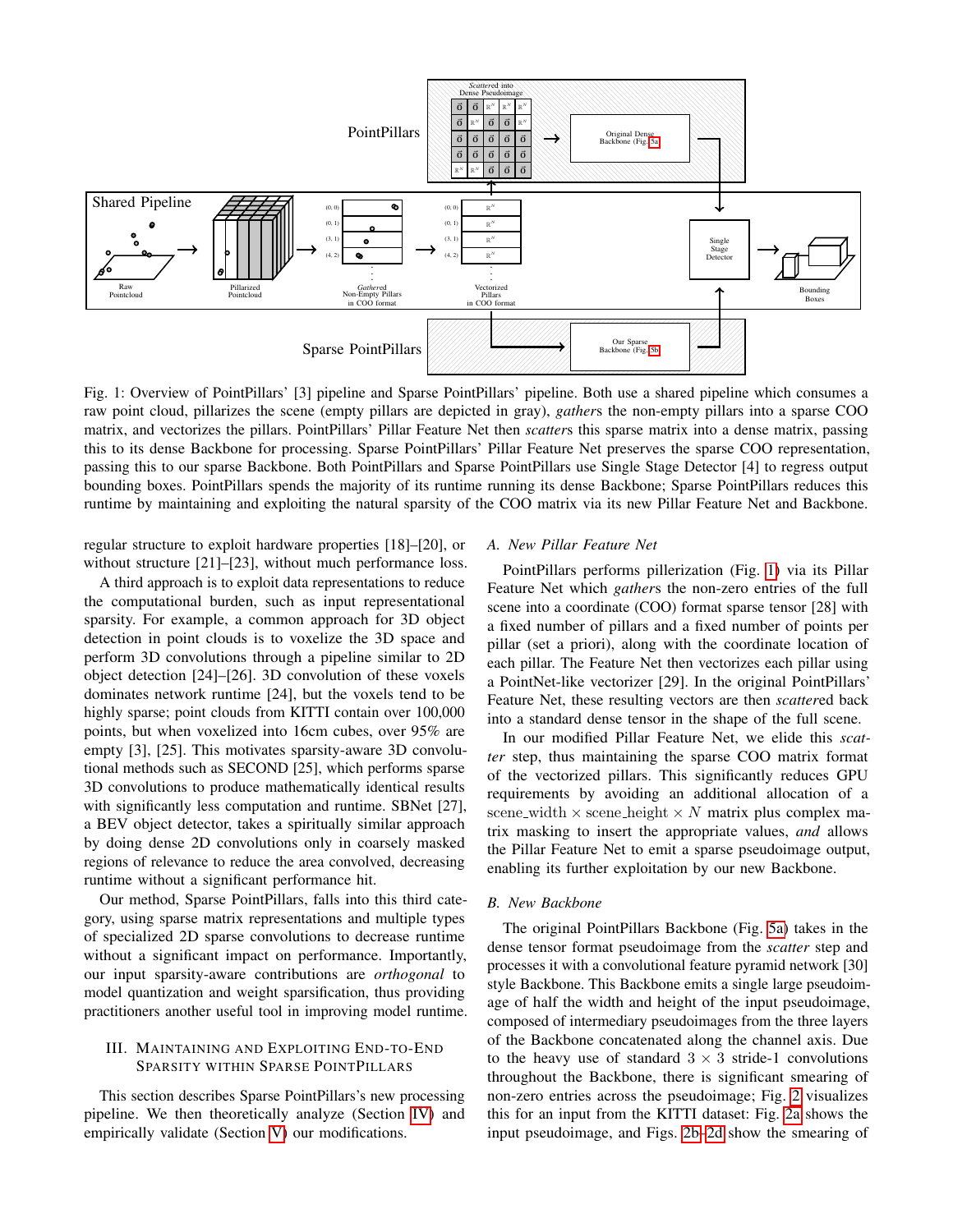<span id="page-2-1"></span>

(c) After Conv block 2 (d) After Conv block 3

Fig. 2: Pseudoimages from original PointPillars with BatchNorm removed for visualization; black represents zero entries on all channels and white represents at least one non-zero channel entry. With BatchNorm retained, sparsity is entirely destroyed as zero entries are modified.

non-zero entries across zero entries in the pseudoimage as it travels through the Backbone.

Due to this smearing, naïvely modifying the original PointPillars Backbone to perform sparse convolutions [25] on the sparse COO format pseudoimage from our new Pillar Feature Net would fail to *preserve* input sparsity. A sparse convolution (Fig. [4b\)](#page-2-2) is mathematically equal to a standard convolution (zero entries are simply skipped to save computation), and thus later pseudoimages would require convolution of almost all entries, e.g. Fig. [2d,](#page-2-1) hurting runtime.

Thus, Sparse PointPillars' new Backbone (Fig. [5b\)](#page-3-0) operates on the sparse COO format pseudoimage with a combination of carefully placed sparse convolutions and submanifold (SubM) convolutions [31], a type of convolution that only convolves filters centered on existing non-zero entries in order to maintain *and* exploit the pseudoimage's sparsity throughout the Backbone. Fig. [4](#page-2-2) shows the results of these different types of convolutions, and Fig. [3](#page-2-1) visually demonstrates their impact on the pseudoimage's sparsity as it flows through the Sparse PointPillars Backbone. Compared to PointPillars' Backbone, Sparse PointPillars' Backbone maintains and exploits sparsity in three key ways: 1) its BatchNorm is only applied to the recorded non-zero entries, leaving the zero entries unaffected (this is trivial for COO tensors as only non-zero values are recorded), 2) it replaces the  $3 \times 3$ stride-2 convolutions with  $2 \times 2$  stride-2 convolutions when shrinking the pseudoimage, ensuring that non-zero entries in the higher resolution pseudoimage appear only once in the lower resolution pseudoimage, and 3) it replaces the  $3 \times 3$ stride-1 convolutions with  $3 \times 3$  stride-1 SubM convolutions. As we will show, these changes require the new Backbone to perform fewer computations (Section [IV\)](#page-2-0) resulting in significantly improved runtime in practice (Section [V\)](#page-3-1).



(c) After Conv block 2 (d) After Conv block 3

Fig. 3: Pseudoimages from our Sparse PointPillars run on a sample from KITTI. Black represents zero entries on all channels and white represents at least one non-zero channel entry. Due to the use of SubM convs and BatchNorm only operating over non-zero entries, sparsity is maintained.

<span id="page-2-2"></span>

Standard Conv



Fig. 4:  $3 \times 3$  stride-1 Standard Convolution versus  $3 \times 3$ Submanifold (SubM) Convolution. Black represents zero entries on all channels and white represents at least one nonzero channel entry. Standard convolutions can be centered on zero entries next to non-zero entries, resulting in a new nonzero entry, causing smearing and destroying spasity. SubM convolutions are only centered on non-zero entries, preventing smearing and maintaining sparsity.

#### IV. THEORETICAL ANALYSIS

<span id="page-2-0"></span>Our new Backbone maintains and exploits input sparsity to perform fewer operations and avoid the pseudoimage area vs runtime tradeoff in order to achieve faster runtime compared to PointPillars' Backbone. For PointPillars, the number of convolutions performed by its Backbone (Fig. [5a\)](#page-3-0) is a function of the area and number of channels of the input pseudoimage; the *values* of the input pseudoimage are irrelevant. By comparison, the number of convolutions performed by Sparse PointPillars' Backbone (Fig. [5b\)](#page-3-0) is a function of the area, number of channels, *and* pseudoimage density (the fraction of non-zero values of the input pseudoimage). Due to the strategic use of sparse  $2 \times 2$  and SubM stride-2 convolutions in each Conv block, Sparse PointPillars' Backbone increases the pseudoimage density by  $at$  most  $4 \times$  per block; however, in practice this density increase is far below  $4\times$  as non-zero entries tend to cluster near one another (e.g. Fig. [3\)](#page-2-1).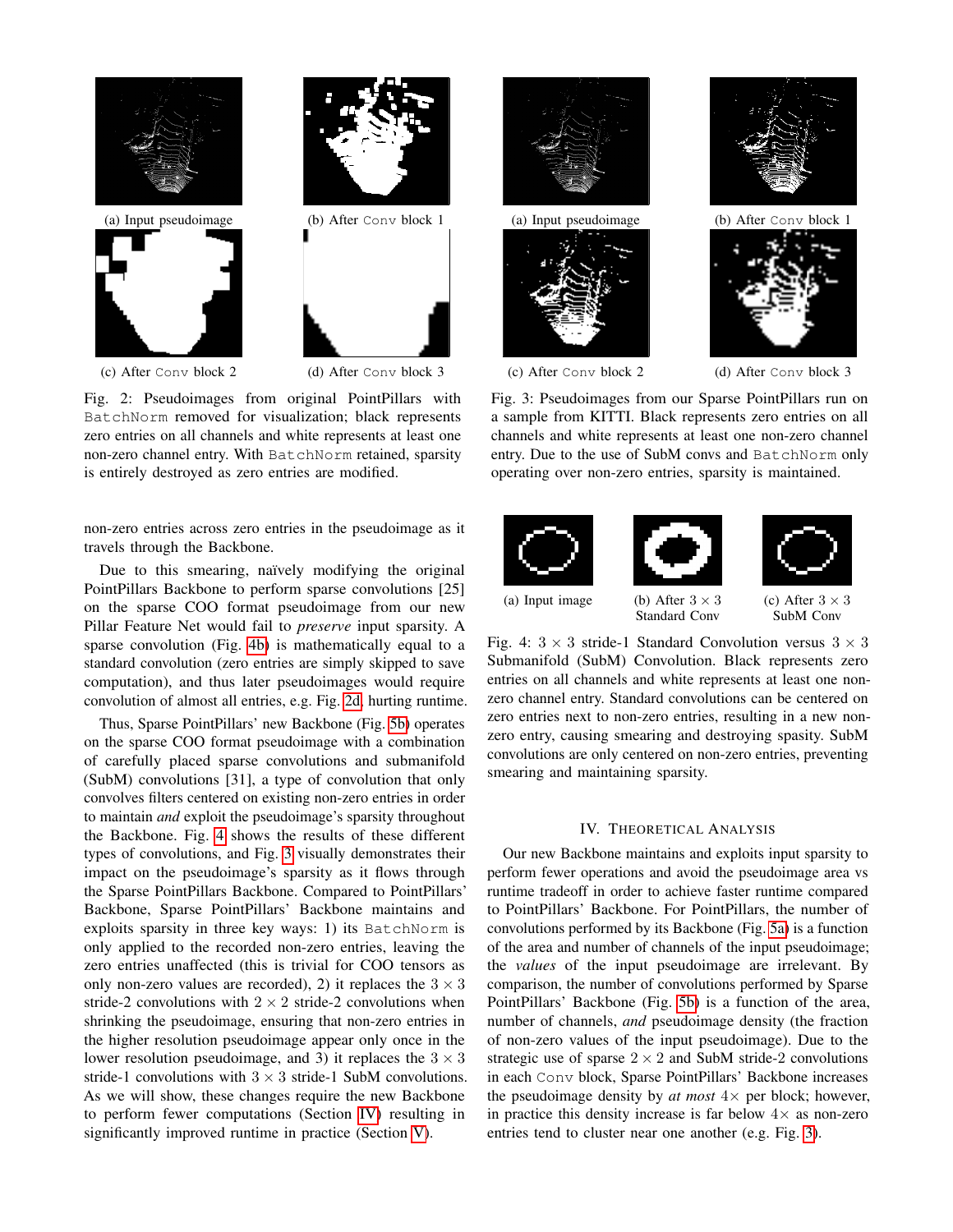<span id="page-3-0"></span>

Fig. 5: PointPillars vs Sparse PointPillars Backbone. The Sparse PointPillars Backbone maintains and exploits pseudoimage sparsity by using SubM convs and  $2 \times 2$  stride-2 convs to avoid the smearing effect of  $3 \times 3$  stride-1 convs.

Table [I](#page-3-2) outlines the type and number of convolutions performed by each Backbone, providing an exact count for PointPillars and an *upper bound* for Sparse PointPillars. When the input pseudoimage density  $D$  approaches 1, Sparse PointPillars' Backbone converges to PointPillars' Backbone with the  $3 \times 3$  stride-2 convolutions replaced with  $2 \times 2$  stride-2 convolutions; when D approaches 0, Sparse PointPillars' Backbone performs significantly fewer convolutions.

In practice, input density  $D$  is very small for realistic data; for KITTI's test data, the median  $D$  is  $0.02459$  (min  $0.013321$ , max 0.03899) and for Matterport-Chair's test data, the median  $D$  is 0.00750 (min 0.00029, max 0.01679). Translating this to convolution operations count, for KITTI's median density, our Backbone performs *at least* 50% fewer convolutions, and for Matterport-Chair's median density, our Backbone performs *at least* 79% fewer convolutions.

As Sparse PointPillars' runtime is dependent on input density D and PointPillars' is not, Sparse PointPillars avoids the tradeoff between pseudoimage area and runtime, providing practitioners more flexibility in tuning their detector without significant runtime increases. For example, practitioners want to decrease the pillar size to allow for the capture of finergrained objects or increase in the maximum sensor range to detect of objects further away (both of which decrease D as much as increase  $W \times H$ ), and Sparse PointPillars enables both of these without the same runtime hit as PointPillars.

<span id="page-3-2"></span>TABLE I: Number of convolutions performed by PointPillars' Backbones and an *upper bound* on number of convolutions performed by Sparse PointPillars' Backbone, for an input pseudoimage of size  $W \times H$  with C channels and D density.

| Operation                      | <b>Baseline Count</b> | Sparse PointPillars's Upper Bound                      |
|--------------------------------|-----------------------|--------------------------------------------------------|
| $3 \times 3$ Conv              | $\frac{15}{4}C^2HW$   | $C^2HW(\min(\frac{3}{4},3D))$                          |
|                                |                       | $+\min(\frac{5}{4}, 20D) + \min(\frac{5}{4}, 80D))$    |
| $2 \times 2$ Conv              |                       | $C^2HW(\frac{D}{4} + \min(\frac{1}{8}, \frac{1}{2}D))$ |
|                                |                       | $+\min(\frac{1}{8}, 2D))$                              |
| $1 \times 1$ Conv <sup>T</sup> | $\frac{1}{2}C^2HW$    | $C^2HW \min(\frac{1}{2}, 2D)$                          |
| $2 \times 2$ Conv <sup>T</sup> | $\frac{1}{4}C^2HW$    | $C^2HW \min(\frac{1}{4}, 4D)$                          |
| $4 \times 4$ Conv <sup>T</sup> | $\frac{1}{8}C^2HW$    | $C^2HW \min(\frac{1}{8}, 8D)$                          |

#### V. EMPIRICAL EVALUATION

<span id="page-3-1"></span>To validate the design of Sparse PointPillars, we implemented it in Open3D-ML [32], a high-quality third party implementation of PointPillars, using the Minkowski Engine [33] for sparse convolutions. To demonstrate Sparse PointPillars' value on embedded systems via a realistic task, we compare it against PointPillars on *Matterport-Chair*, a custom chair detection task derived from Matterport3D [34], an indoor 3D scan dataset designed to simulate a task required of real service robots (Section [V-A\)](#page-3-3). We evaluate the two trained Matterport-Chair models across three compute platforms: a desktop with a high-end GPU, an embedded ML accelerator configured for minimal and maximal power modes, and the CPU of a high-end commercial robot.

To contextualize Sparse PointPillars' performance, we evaluate it against PointPillars on the KITTI [35] dataset (Section [V-B\)](#page-4-0), a well understood 3D self-driving dataset used for evaluation in the original PointPillars paper, using a high-end GPU desktop setup common in these evaluations, and compare these results to other baseline models. We also perform several ablative studies on our Backbone to demonstrate that it produces a reasonable trade-off between runtime and detection performance.

#### <span id="page-3-3"></span>*A. Matterport-Chair Evaluation with Embedded Performance*

To simulate a realistic detection task faced by a service robot or other embodied platform using embedded compute systems, we constructed a labeled chair detection dataset *Matterport-Chair* using point clouds and their object labels sampled from houses in Matterport3D [34]. Matterport3D is a dataset of multiple building-scale indoor 3D meshes constructed using many high-resolution panoramic RGBD views taken inside real houses and labeled with 3D bounding boxes and semantic labels for over 20 different object classes. To generate our training and test dataset, we sampled point clouds of random views from the perspective of a robot sitting one meter off the ground across four different high quality house meshes, producing a train/test split of 7,500 point clouds each (the same size as the KITTI splits). We post-processed the bounding boxes, aligning them vertically and rejecting boxes that were highly occluded, associated with too few points, or caused by dataset noise such as holes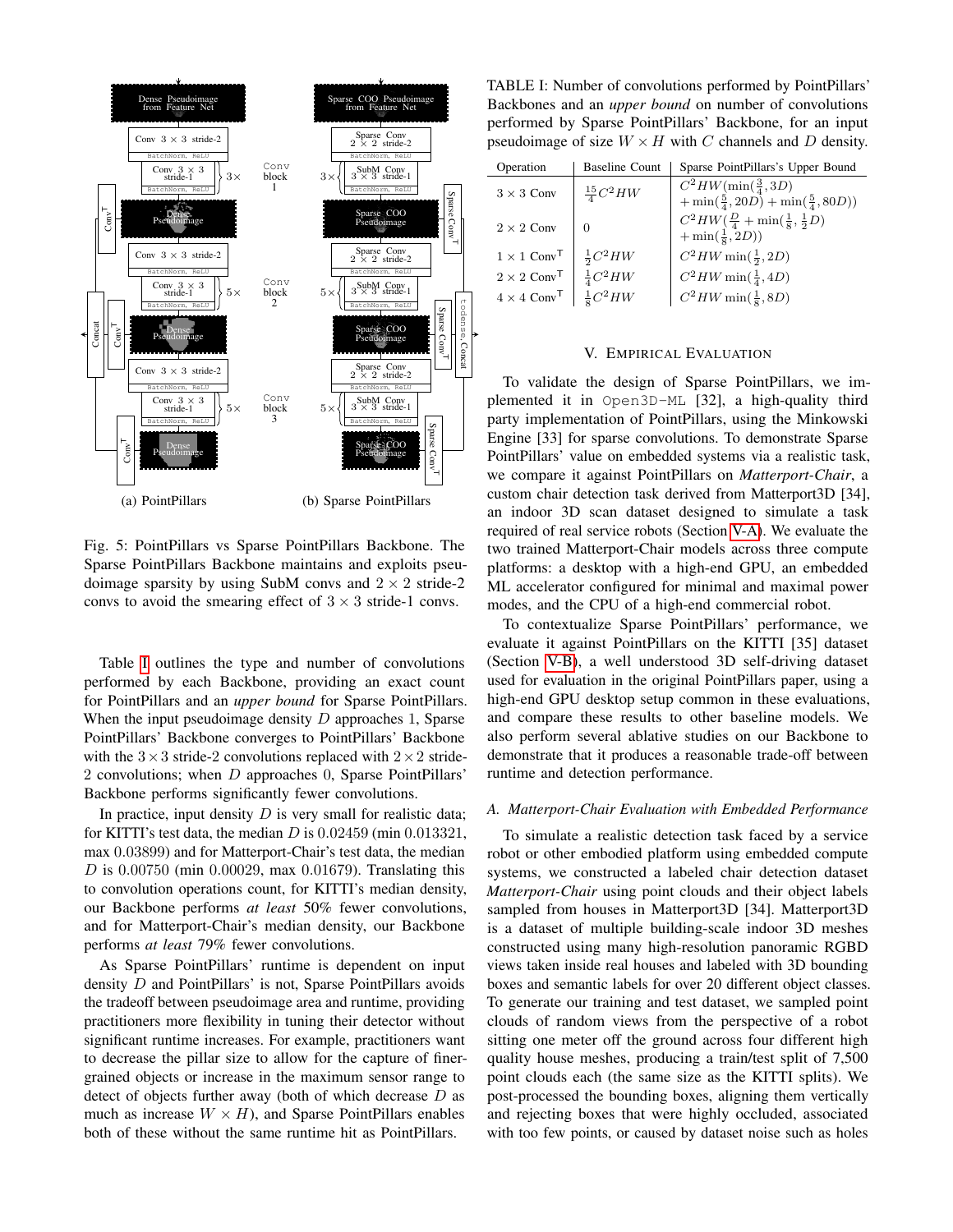<span id="page-4-1"></span>TABLE II: Per instance model component runtime and standard deviation in milliseconds, run on Matterport-Chair's test set, averaged over ten trials for Desktop and Xavier High and averaged over three trials for Xavier Low and Robot. Models differ only in their Feature Net and Backbone; all other components are identical. Lower is better.

|                                             | To Device         | <b>Feature Extract</b> | <b>Feature Net</b> | <b>Backbone</b>     | Head                | <b>BBox Extract</b> | <b>Total time</b>     |
|---------------------------------------------|-------------------|------------------------|--------------------|---------------------|---------------------|---------------------|-----------------------|
| Desktop Dense                               | $0.072 \pm 0.001$ | $1.783 \pm 0.010$      | $0.390 \pm 0.005$  | $2.512 \pm 0.017$   | $0.199 \pm 0.001$   | $15.198 \pm 0.145$  | $20.154 \pm 0.143$    |
| Desktop Sparse                              | $0.073 \pm 0.001$ | $1.747 \pm 0.015$      | $0.130 \pm 0.002$  | $6.633 \pm 0.038$   | $0.218 \pm 0.002$   | $4.854 \pm 0.010$   | $13.655 \pm 0.060$    |
| Xavier High Dense $\vert$ 0.657 $\pm$ 0.056 |                   | $13.526 \pm 0.195$     | $4.509 \pm 0.074$  | $17.335 \pm 0.163$  | $1.586 \pm 0.016$   | $126.374 \pm 0.227$ | $163.987 \pm 0.485$   |
| Xavier High Sparse                          | $0.602 \pm 0.007$ | $13.451 \pm 0.076$     | $1.341 \pm 0.030$  | 43.935 $\pm$ 0.176  | $2.199 \pm 0.012$   | $27.054 \pm 0.139$  | $88.584 \pm 0.349$    |
| Xavier Low Dense                            | $2.128 \pm 0.422$ | $28.340 \pm 0.098$     | $6.907 + 0.094$    | $14.557 \pm 0.292$  | $1.511 \pm 0.009$   | $407.499 \pm 0.302$ | $460.941 \pm 0.246$   |
| Xavier Low Sparse                           | $2.163 \pm 0.106$ | $28.813 \pm 0.047$     | $1.728 \pm 0.007$  | $60.233 \pm 0.076$  | $2.385 \pm 0.004$   | $62.169 \pm 0.073$  | $157.492 \pm 0.199$   |
| Robot Dense                                 | $1.531 \pm 0.216$ | $43.073 \pm 0.482$     | $29.237 \pm 0.319$ | $879.225 \pm 6.116$ | $115.363 \pm 1.065$ | $13.706 \pm 0.064$  | $1.082.135 \pm 6.692$ |
| Robot Sparse                                | $1.383 \pm 0.111$ | $41.073 \pm 0.994$     | $0.313 \pm 0.004$  | $66.045 \pm 0.409$  | $114.911 \pm 1.171$ | $13.012 \pm 0.171$  | $236.737 \pm 2.491$   |

<span id="page-4-2"></span>TABLE III: Performance of PointPillars as % AP and performance of Sparse PointPillars and its ablations as the relative % AP difference ( $\Delta$ ) to PointPillars on KITTI with 16cm × 16cm pillars. Higher is better.

|        | <b>PointPillars</b> |       | <b>Sparse PointPillars</b> |                   | Sparse1+Dense23  |                  |                  | Sparse12+Dense3                                  |                  |                  | <b>Sparse+WideConv</b> |                                 |                  |                   |                   |
|--------|---------------------|-------|----------------------------|-------------------|------------------|------------------|------------------|--------------------------------------------------|------------------|------------------|------------------------|---------------------------------|------------------|-------------------|-------------------|
|        | Easy                | Med.  | Hard                       | Easv              | Med.             | Hard             | Easv             | Med.                                             | Hard             | Easy             | Med.                   | Hard                            | Easy             | Med.              | Hard              |
| BEV AP | 90.75               | 89.79 | 89.48                      | $-5.71\triangle$  | $-6.53\triangle$ | $-4.98\triangle$ |                  | $ -5.25\triangle -5.44\triangle -3.73\triangle $ |                  | $-5.54\triangle$ |                        | $-5.89\triangle -5.60\triangle$ | $-6.89\triangle$ | $-7.24\triangle$  | $-9.25\triangle$  |
| 3DAP   | 82.30               | 80.34 | 79.11                      | -8.82 $\triangle$ | $-7.83\triangle$ | $-9.16\triangle$ | $-7.62\triangle$ | -7.36 $\triangle$                                | $-8.85\triangle$ | $-8.88\triangle$ |                        | $-7.71\triangle -9.27\triangle$ | $-11.1\Delta$    | $-11.57\triangle$ | $-13.69\triangle$ |

<span id="page-4-3"></span>TABLE IV: Per instance model component runtime and standard deviation in milliseconds, run on KITTI's test set, averaged over ten trials. Models differ only in their Feature Net and Backbone; all other components are identical. Lower is better.

|                                                   |                                        | To Device Feature Extract <b>Feature Net</b> | Backbone                                                                                                        | Head BBox Extract                                                        | Total time                             |
|---------------------------------------------------|----------------------------------------|----------------------------------------------|-----------------------------------------------------------------------------------------------------------------|--------------------------------------------------------------------------|----------------------------------------|
|                                                   | PointPillars $\vert$ 0.064 $\pm$ 0.000 | $2.375 \pm 0.010$ 0.303 $\pm$ 0.004          |                                                                                                                 | $2.358 \pm 0.027$ 0.204 $\pm$ 0.002 9.105 $\pm$ 0.030                    | $14.410 + 0.033$                       |
| Sparse PointPillars $\vert 0.064 \pm 0.000 \vert$ |                                        | $2.330 \pm 0.009$ 0.133 $\pm$ 0.002          |                                                                                                                 | $7.578 \pm 0.038$ 0.244 $\pm$ 0.004 3.877 $\pm$ 0.010 14.226 $\pm$ 0.056 |                                        |
| Sparse1+Dense23   $0.064 \pm 0.000$               |                                        | $2.341 \pm 0.011$ 0.134 $\pm$ 0.002          | $7.394 \pm 0.049$ 0.231 $\pm$ 0.003                                                                             | $4.437 \pm 0.013$   $14.602 \pm 0.068$                                   |                                        |
| Sparse12+Dense3   $0.064 \pm 0.000$               |                                        | $2.359 \pm 0.011$ 0.134 $\pm$ 0.002          | $7.803 \pm 0.050$ 0.236 $\pm$ 0.002                                                                             |                                                                          | $4.406 \pm 0.018$   15.001 $\pm$ 0.080 |
| Sparse+WideConv   $0.066 \pm 0.001$               |                                        |                                              | $2.356 \pm 0.015$ $0.137 \pm 0.002$ $17.286 \pm 0.071$ $0.242 \pm 0.007$ $6.184 \pm 0.038$   26.270 $\pm$ 0.124 |                                                                          |                                        |

in the house mesh. The training and test splits along with the generation code are available on the project webpage.

Both PointPillars and Sparse PointPillars are trained with  $5cm \times 5cm$  pillars and  $768 \times 512$  pillar pseudoimage (set using the max absolute *X* and *Y*-axis values of the training data point clouds), 66%/33% train/validation splits, and standard hyperparameters, with the exception that Sparse PointPillars performs 50 more epochs in order to converge. Despite performing 25% more epochs, Sparse PointPillars trains  $1.8\times$  faster. Our evaluation follows the KITTI protocol of measuring the average precision (AP) at a detection threshold of 50% Intersection over Union (IoU) of the bounding box relative to ground truth on two key benchmarks: the bounding boxes from BEV (*BEV AP*) and in full 3D (*3D AP*).

Sparse PointPillars lags behind PointPillars in performance by 6.04% AP on *BEV* and by 4.61% AP on *3D* (PointPillars achieved 84.09% AP on *BEV* and 80.66% AP on *3D*). However, as shown in Table [II,](#page-4-1) due to Matterport-Chair's low density, Sparse PointPillars is significantly faster than PointPillars across the full range of compute platforms available to embodied agents: a desktop with an AMD Ryzen 7 3700X CPU and an NVidia 2080ti GPU (denoted *Desktop*), an NVidia Jetson Xavier embedded ML accelerator configured for the highest and lowest power settings (30 Watt, 8 core mode denoted *Xavier High* and 10 Watt, 2 core mode denoted *Xavier Low*), and a Fetch Freight [1] robot's built-in four core Intel i5-4590S CPU (denoted *Robot*). Sparse PointPillars is more than 1.5× as fast as PointPillars on *Desktop* (fast enough for 60Hz inference), more than 2× as fast on *Xavier High* (fast enough for 10Hz inference), almost 3× as fast on *Xavier Low*

(fast enough for 6Hz inference), and more than  $4\times$  as fast on *Robot* (fast enough for 4Hz inference).

Of note, the recorded Backbone runtimes for Sparse PointPillars on GPU accelerated platforms is *slower* than PointPillars, but the BBox Extract stage is *faster* despite using *identical* code. The runtime difference comes from the time taken to allocate the memory for the anchor boxes—both allocate the same size GPU array, but due to pipelining and earlier memory cleanup that inflated the Sparse PointPillars' Backbone's runtime, it is able to allocate the final anchor boxes faster. The *Robot* evaluations demonstrate that when GPU pipelining is not a factor, Sparse PointPillars' Backbone is far faster than PointPillars' Backbone, and the BBox Extract stage runs at roughly the same speed.

#### <span id="page-4-0"></span>*B. KITTI Evaluation with Ablative Studies*

KITTI [35], a self-driving car dataset of LiDAR point clouds with human-annotated 3D bounding boxes, is a common benchmark dataset in 3D object detection and is used as the evaluation dataset in the original PointPillars paper. Both Sparse PointPillars and PointPillars are trained on the KITTI Car detection task, configured with the default  $16cm \times 16cm$  pillars,  $504 \times 440$  pillar pseudoimage,  $50\%/50\%$ train/validation split, and hyperparameter configurations outlined in the PointPillars paper, with the exception that Sparse PointPillars performs 50 more epochs in order to converge. Despite performing 25% more epochs, Sparse PointPillars trains in roughly the same amount of time. Our evaluation follows the prescribed KITTI evaluation protocol of measuring the average precision (AP) at a detection threshold of 70%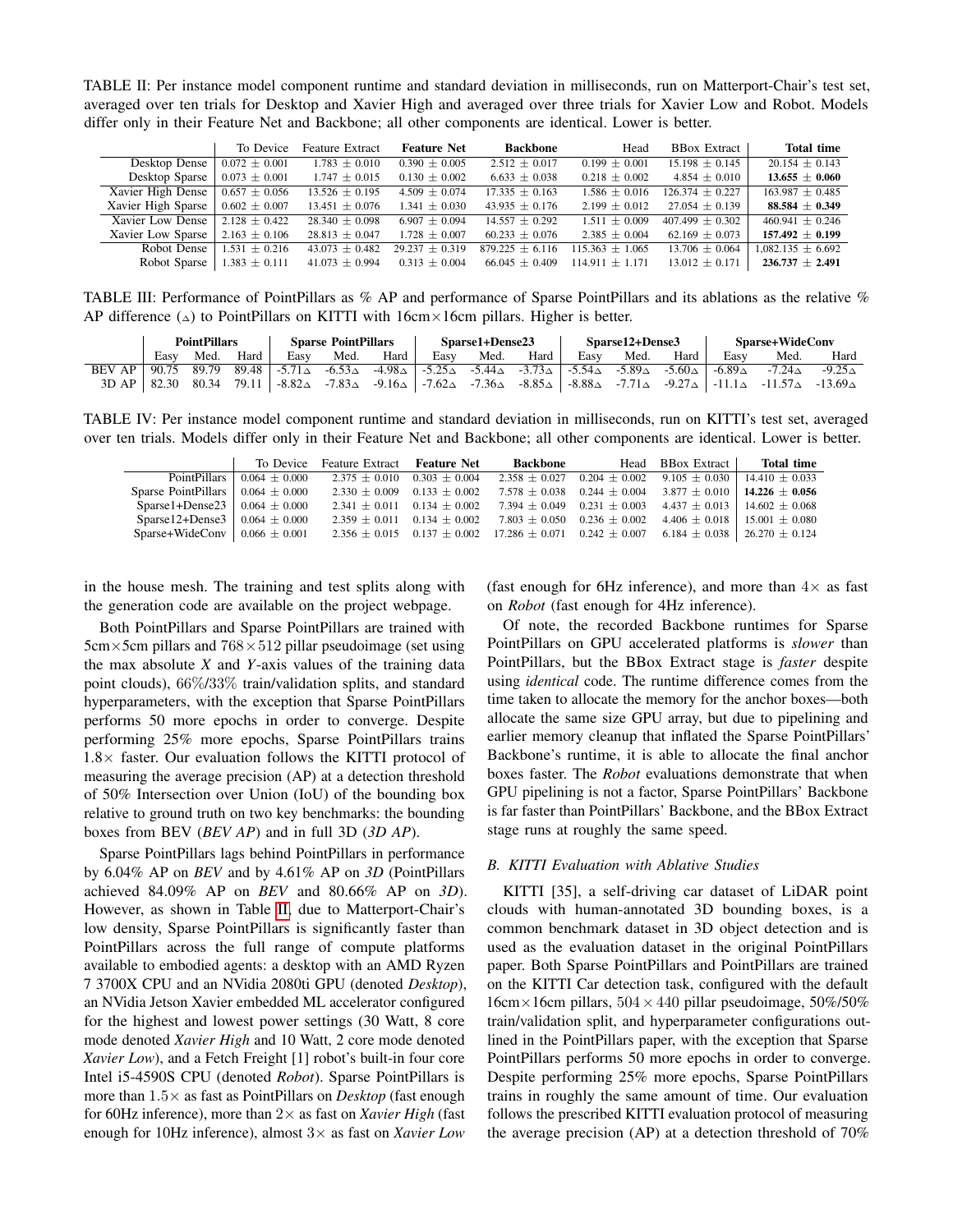Intersection over Union (IoU) of the bounding box relative to ground truth on two key benchmarks: the bounding boxes from a BEV (*BEV AP*) and the full 3D bounding boxes (*3D AP*). KITTI does not have public labels for its test set, so in keeping with the literature [3], [24], [25] we report results on the validation set. Results are separated for the three KITTI difficulty levels (Easy, Medium, Hard), and runtimes are recorded on a dedicated desktop with an AMD Ryzen 7 3700X CPU and an NVidia 2080ti GPU.

Additionally, to better understand our contributions, we perform two ablative studies to answer these questions:

- 1) Would making the new Backbone only partially sparse provide a better performance-runtime trade-off?
- 2) Would approximating the flow of smeared information with wider convolutions improve performance?

To answer 1), we replace the later sections of our new Backbone with their dense counterparts from the original Backbone to construct two variants. Using Fig. [5'](#page-3-0)s Conv block definitions, the ablated variant *Sparse1+Dense23* uses the sparse Conv block 1 and dense Conv blocks 2 and 3, and the variant *Sparse12+Dense3* uses sparse Conv blocks 1 and 2 with a dense Conv block 3. To answer 2), we modify the filter size of the first SubM convolution of each Conv block to be  $9 \times 9$  in order to simulate the information transfer caused by pseudoimage smearing in the original Backbone. We refer to this variant as *Sparse+WideConv*.

The absolute percentage of Average Precision (% AP) for PointPillars on each benchmark and the relative performance of Sparse PointPillars and its ablations are shown in Table [III.](#page-4-2) Relative to PointPillars, Sparse PointPillars performs roughly 5% AP worse on *BEV* and roughly 8.5% AP worse on *3D*, and roughly equally to the ablative models, with Sparse1+Dense23 performing slightly better and with Sparse12+Dense3 and Sparse+WideConv performing worse. Together, these results indicate that SubM convolutional blocks in the Backbone are more difficult to train, even if the block has access to the same information as the dense model.

The runtime for each component of each method is reported in Table [IV,](#page-4-3) with our Sparse PointPillars running 0.18ms faster than PointPillars. Our Feature Net runs 0.18ms faster as it avoids the *scatter* step, but like with Matterport-Chair, the recorded runtime for our Backbone is actually 5.22ms *slower* than PointPillars Backbone and the BBox Extract stage with its *identical* code is 5.22ms *faster* due to memory pipelining. Unsurprisingly, Sparse1+Dense23 and Sparse12+Dense3 are both slower than PointPillars and Sparse PointPillars due to the Backbone pipelining interruption when converting from a sparse to a dense tensor, and Sparse+WideConv is significantly slower due to its very large convolutions.

To contextualize Sparse PointPillars' 14.2ms runtime vs PointPillars' 14.4ms runtime in Table [III,](#page-4-2) we refer to the reported KITTI runtime numbers for other sparsity based 3D detection approaches discussed in Section [II.](#page-0-1) SECOND [25], a sparse 3D convolution-based object detector, reports a runtime of 50ms for its large variant (which the authors use to evaluate performance) and 25ms for its small variant using  $20cm \times$  $20cm \times 40cm$  voxels. SBNet [27], a 2D BEV object detector

that performs dense convolution inside coarse pseudolabel masks, reports 17.9ms runtime using  $10cm \times 10cm$  pillars. Direct head-to-head performance and runtime comparisons against prior art can be found in the PointPillars [3] paper.

#### VI. CONCLUSION AND FUTURE WORK

This work demonstrates that Sparse PointPillars allows practitioners to trade small amounts of model performance for significant decreases in runtime and resource usage on embedded systems. For example, on our Matterport-Chair dataset, Sparse PointPillars runs faster on the Jetson Xavier in low power mode than PointPillars does in high power mode, allowing a practitioner to save power *and* get reduced runtimes at the cost of a few % AP. Alternatively, PointPillars runs at less than 1Hz on the robot's CPU; with Sparse PointPillars, practitioners can reliably run at 1Hz *and* have more than 75% of the CPU budget left to run other components of the robot control stack. By providing faster runtimes via our architectural design, Sparse PointPillars provides practitioners new tools in their toolbox to build and optimize their full control stack.

This work can be extend by exploring model quantization and weight pruning in tandem with our new pipeline. Prior art has shown significant quantization of PointPillars results in only minor drops in performance [12]. When combined with Sparse PointPillars, this may result in significant further reductions in runtime for a modest drop in performance, or enable inference on more exotic hardware, e.g. FPGAs.

Additionally, this work would benefit from further performance evaluation using a Streaming AP [36] style measure extended to 3D detectors. In this work, we evaluated detection quality with AP, a standard metric in the vision literature that matches output detections to the *input* point cloud. However, this evaluation protocol does not represent the problem practitioners face: in dynamic environments, the detection is most useful if it matches the state of the world *at the time it is emitted*. The world changes while the detector is performing inference and so a quick, lower quality detection is potentially better representative of the world upon emission than a slow, higher quality detection. A streaming measure would directly consider the dramatic latency reductions of Sparse PointPillars in the evaluation of its accuracy, better reflecting the problem formulation that practitioners face.

Finally, sparse perception pipelines, such as this work, are (and will continue to be) directly impactful for autonomous vehicle makers. New LiDAR sensors offer increased detection ranges [37]–[39], causing increased pseudoimage area and reduced density, making Sparse PointPillars' sparsity exploitation even more important in maintaining low runtimes.

#### **ACKNOWLEDGMENTS**

We gratefully acknowledge the useful feedback on this work from Jorge Mendez and Marcel Hussing. This research was partially supported by the DARPA Lifelong Learning Machines program under grant FA8750-18-2-0117, the DARPA SAIL-ON program under contract HR001120C0040, and the Army Research Office under MURI grant W911NF20-1-0080.